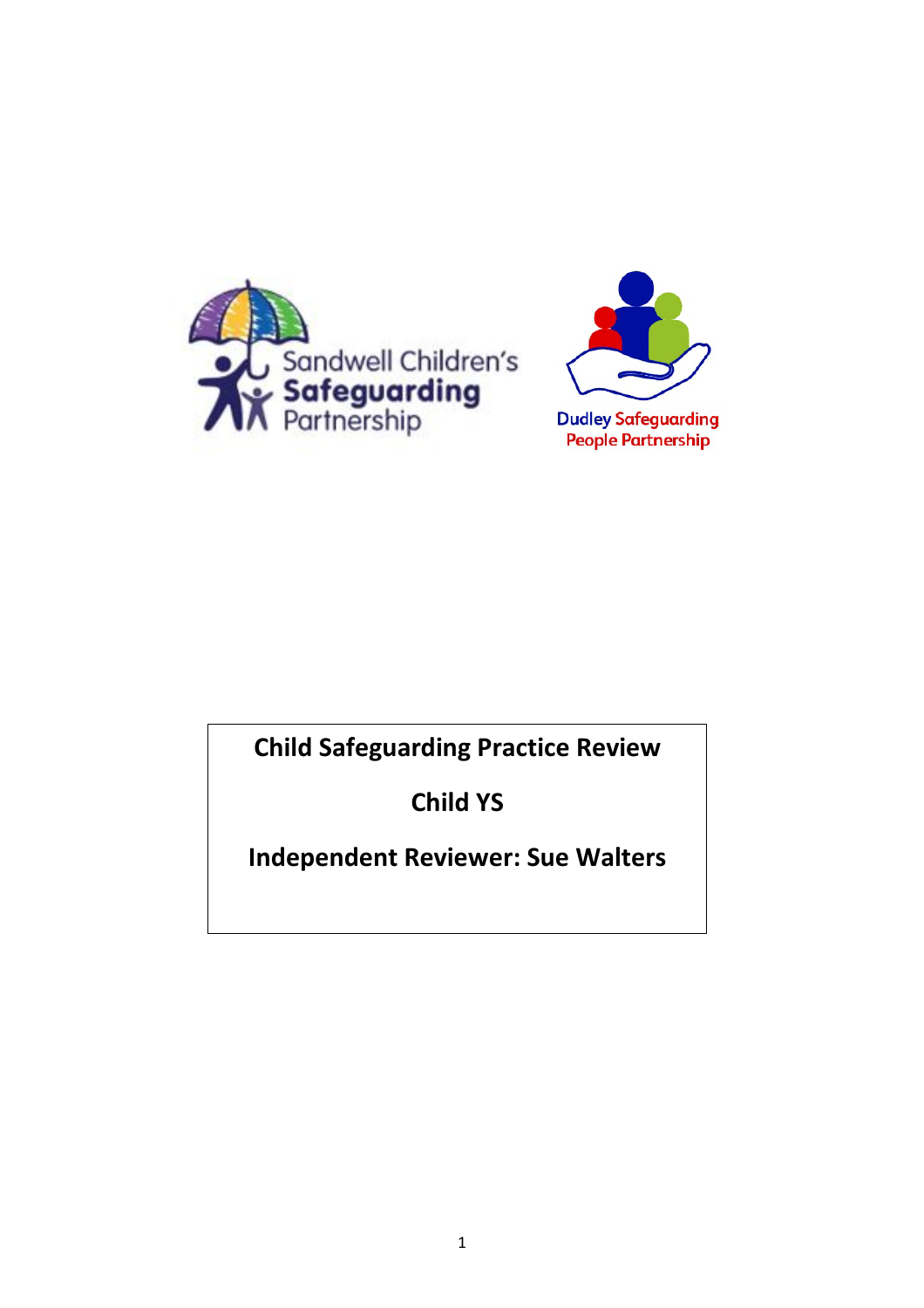#### **Contents**

1

| 1. Introduction to the review              | Page 3  |
|--------------------------------------------|---------|
| 2. Process                                 | Page 3  |
| 3. Brief overview                          | Page 4  |
| 4. Analysis and identification of learning | Page 5  |
| 5. Summary and recommendations             | Page 19 |

**This report is strictly confidential. It must not be shared without the agreement of Sandwell Children's Safeguarding Partnership (SCSP) and Dudley Safeguarding People Partnership (DSPP). The disclosure of information (beyond that which is agreed) will be considered as a breach of the confidentiality of the children and agencies involved.**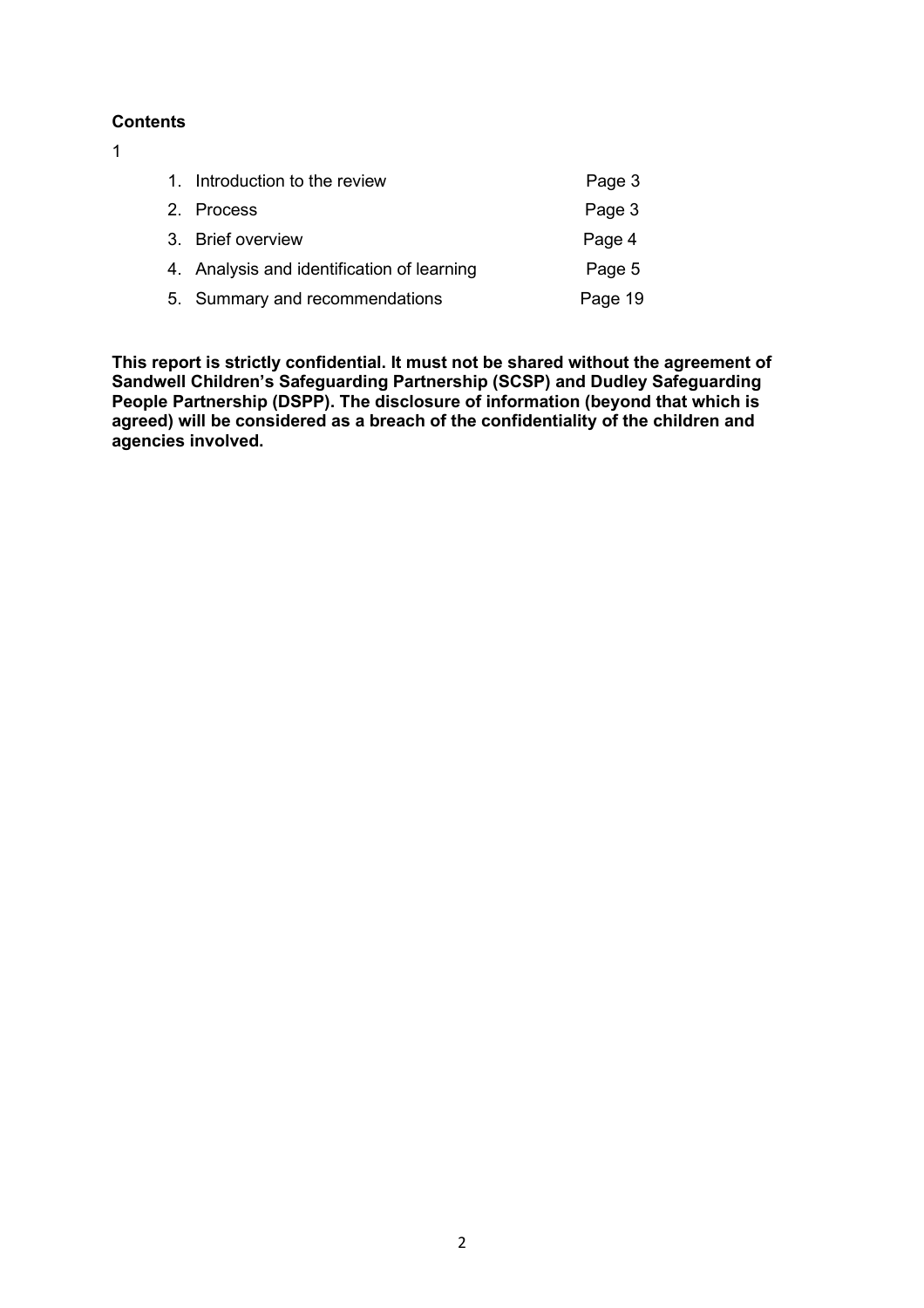## **Introduction**

- 1. This review considers systems and practice between partner agencies in the Sandwell and Dudley areas. The primary purpose of this review is to learn lessons and to use the learning to improve and sustain change.
- 2. It is important to note that prior to the incident, this family were not known to Children's Social Care services in Sandwell. Therefore, references to specific learning for Children's Services, and additionally schools, are pertinent for services in Dudley as this is where the family resided. However, agencies during this review agreed that some of the learning was applicable for both areas and agreed joint recommendations.
- 3. The family only became known to Sandwell Children's Trust following the serious attack on YS and took appropriate actions to assess the situation and safeguard both YS and twin sibling. Sandwell Children's Trust are the providers of Children's Social Care services in Sandwell.
- *4.* The learning review takes into account the potential for hindsight bias. Hindsight, as in actions that should have been taken in the time leading up to an incident, can seem obvious because all the facts become clear after the event. This tends towards a focus upon blaming staff and professionals closest in time to the incident.
- 5. An Appreciative Inquiry model is used in order to understand what has happened, within a framework that is participative, collaborative, embraces professional curiosity and challenge, and focuses on what works well and what is valued.
- 6. The learning identified is in relation to:
	- The importance of being trauma aware and trauma informed
	- Impact of domestic abuse
	- Professional curiosity
	- Creating a safe space for multi-agency reflection
	- Cross-border information sharing processes
	- Cultural awareness and assumptions

## **Process**

7. The Child Safeguarding Practice Review (CSPR) was conducted in accordance with the requirements set out in: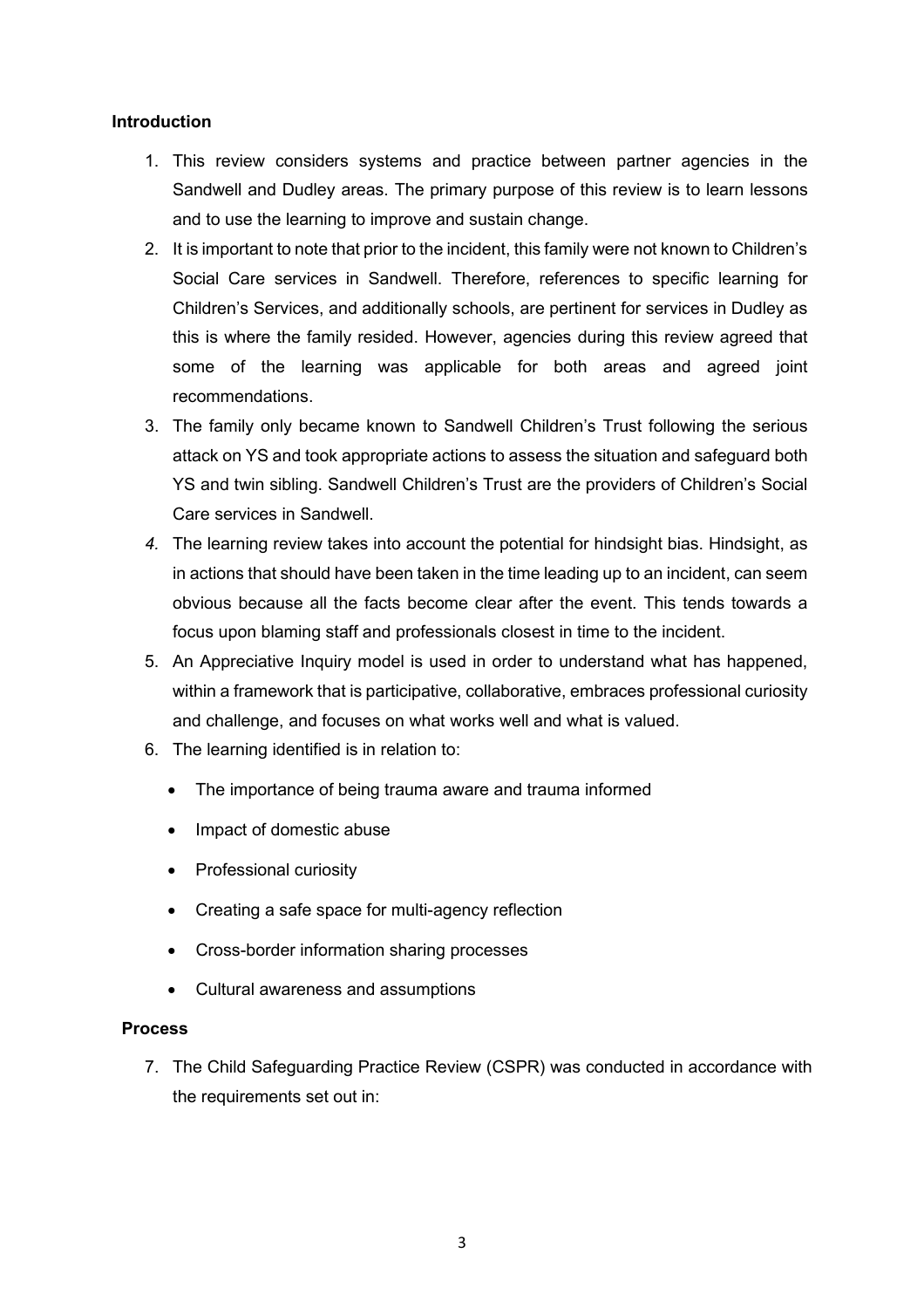- $\bullet$   $\,$  The Children Act [2](#page-3-1)004 $^{\rm 1}$  $^{\rm 1}$  $^{\rm 1}$  (as amended by the Children and Social Work Act 2017 $^{\rm 2}$ )
- Working Together 201[83](#page-3-2) (amended 2020)
- Sandwell Children's Safeguarding Policy and Procedures
- West Midlands Safeguarding Procedures
- 8. In respect of the information considered, personal family details will only be disclosed where it is essential to the learning established during the review.
- 9. An independent lead reviewer<sup>[4](#page-3-3)</sup> was commissioned, facilitated learning events<sup>[5](#page-3-4)</sup> and has spoken with the family and produced this report.
- 10. This review used a 'systems approach' via an appreciative enquiry model. Key themes were identified during the Rapid Review and these were then explored within two learning events. The event focussed upon identifying the emerging learning and translating this into system learning and practice improvement.

## **Brief overview**

- 11. The review will refer to the following persons:
	- YS is the subject child
	- Twin sibling of subject child
	- Mother of the subject child, twin siblings and 3 half siblings
	- Father of the subject child and twin sibling
	- 3 half siblings of the subject child born of the same mother
	- Mother's ex-partner and father of the 3 half siblings
- 12. Child YS was seven months old when police were called to the home in Sandwell and witnessed Child YS being assaulted by father. The mother had also suffered serious injuries in the same attack and required hospitalisation. Child YS was in a critical condition with life threatening injuries.
- 13. Child YS is a twin but the sibling was not in the home at the time of the incident and was in the care of paternal grandparents. Father had obtained the property in Sandwell where the incident took place one month prior to the incident. Agencies in Dudley and Sandwell did not know this until after the serious incident. It is thought that mother and Child YS were dividing their time between maternal grandparents' house in Dudley and father's new address in Sandwell.
- 14. Up until the incident it was assumed that mother, Child YS and twin were living with maternal grandparents, maternal aunts and cousins. There had been no change of

<sup>1</sup> <http://www.legislation.gov.uk/ukpga/2004/31/contents>

<span id="page-3-1"></span><span id="page-3-0"></span><sup>2</sup> [www.legislation.gov.uk/ukpga/2017/16/contents/enacted](http://www.legislation.gov.uk/ukpga/2017/16/contents/enacted)

<span id="page-3-4"></span><span id="page-3-3"></span><span id="page-3-2"></span><sup>3</sup> <https://www.gov.uk/government/publications/working-together-to-safeguard-children--2>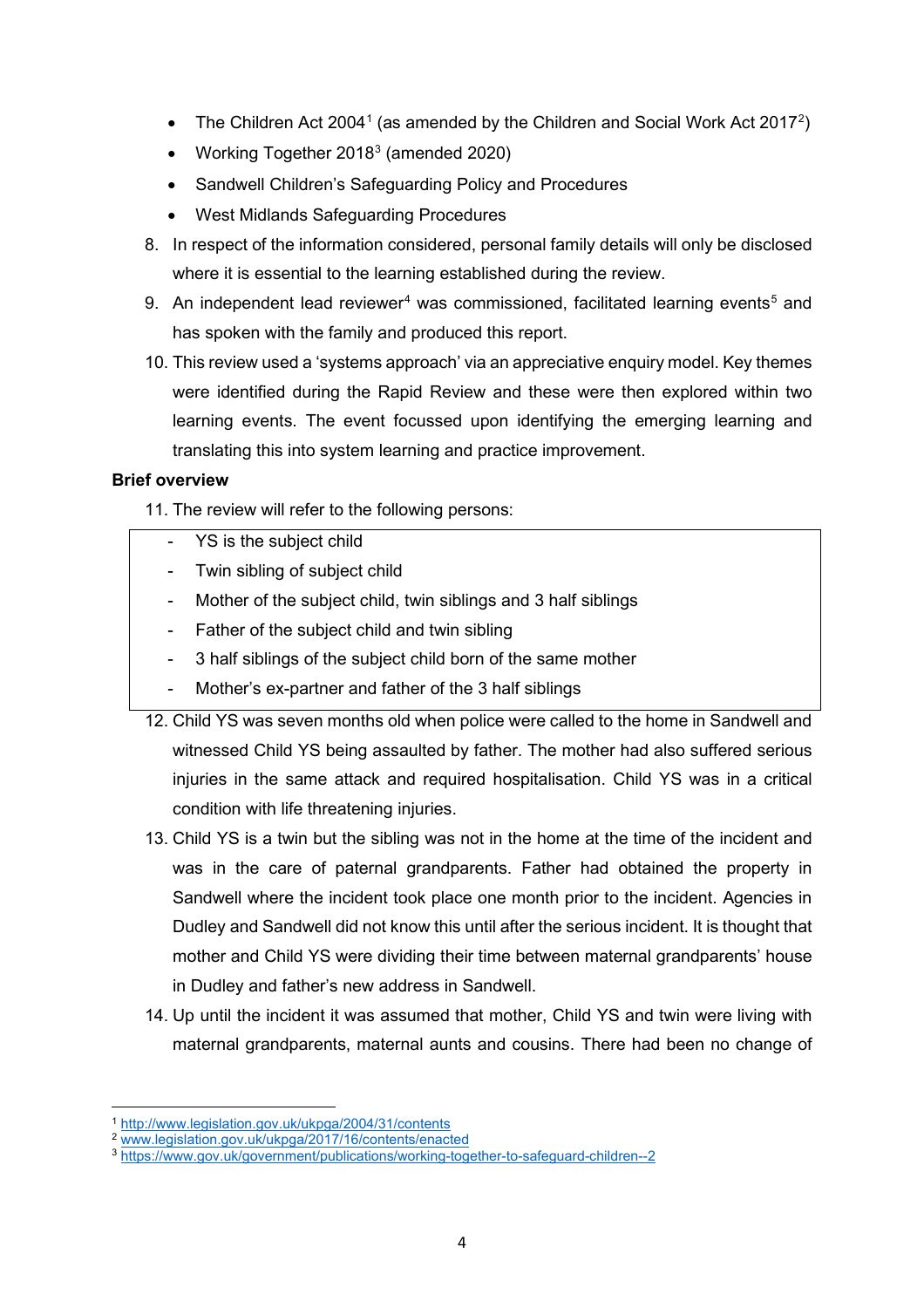address provided by the mother or recorded for Child YS and twin. It is thought that the address was registered in the father's name.

- 15. Father had a previous episode of mental ill health in 2015 which featured aggression and paranoia towards his mother and siblings. There had been previous cannabis misuse, possession of a knife and multiple arrests. Father had resided in Sandwell throughout his life.
- 16. Child YS and twin had three older maternal half siblings who lived with maternal relatives. The maternal half-siblings had previously been on a Child Protection Plan due to domestic abuse perpetrated by their father which discontinued when the relationship ended and their father left the area. The marriage was an arranged Islamic marriage in Pakistan – the domestic abuse started immediately and continued when they returned to England.
- 17. The maternal half siblings of Child YS continue to display emotional and behavioural concerns which have resulted in safeguarding interventions historically in Dudley.

#### **Analysis and identification of learning**

- 18. The learning in this review includes the three maternal half siblings as well as Child YS and twin. It became apparent during the learning events that there was concern about the welfare of half siblings and their lived experience.
- 19. In addition, the importance of adopting a trauma informed approach is key learning for both partnerships, as is understanding the impact and consequences of trauma.
- 20. The learning is informed by a conversation with mother who disclosed that she had experienced domestic abuse by the father of Child YS – until the assault of both Child YS and mother, no previous domestic abuse incidents between mother and father were known.

#### **Impact of domestic abuse**

- 21. The mother experienced domestic abuse in her first marriage which resulted in the three half siblings being made the subjects of Child Protection Plans in Dudley, which terminated in 2011 when the domestic abuse and the relationship ended. Since this time, the three half siblings have displayed various behavioural issues, some of which have led to exclusions from school and referrals to CAMHS. Concerns were last shared with Dudley Children's Services in 2016 via a referral when one half sibling verbalised concerns and there was a potential lack of emotional support from parents. This was explored via an assessment which led to an offer of support from Early Help.
- 22. Health services in Dudley, in contact with mother during pregnancy and after the birth of the twins, did not document evidence of domestic abuse in this relationship. Routine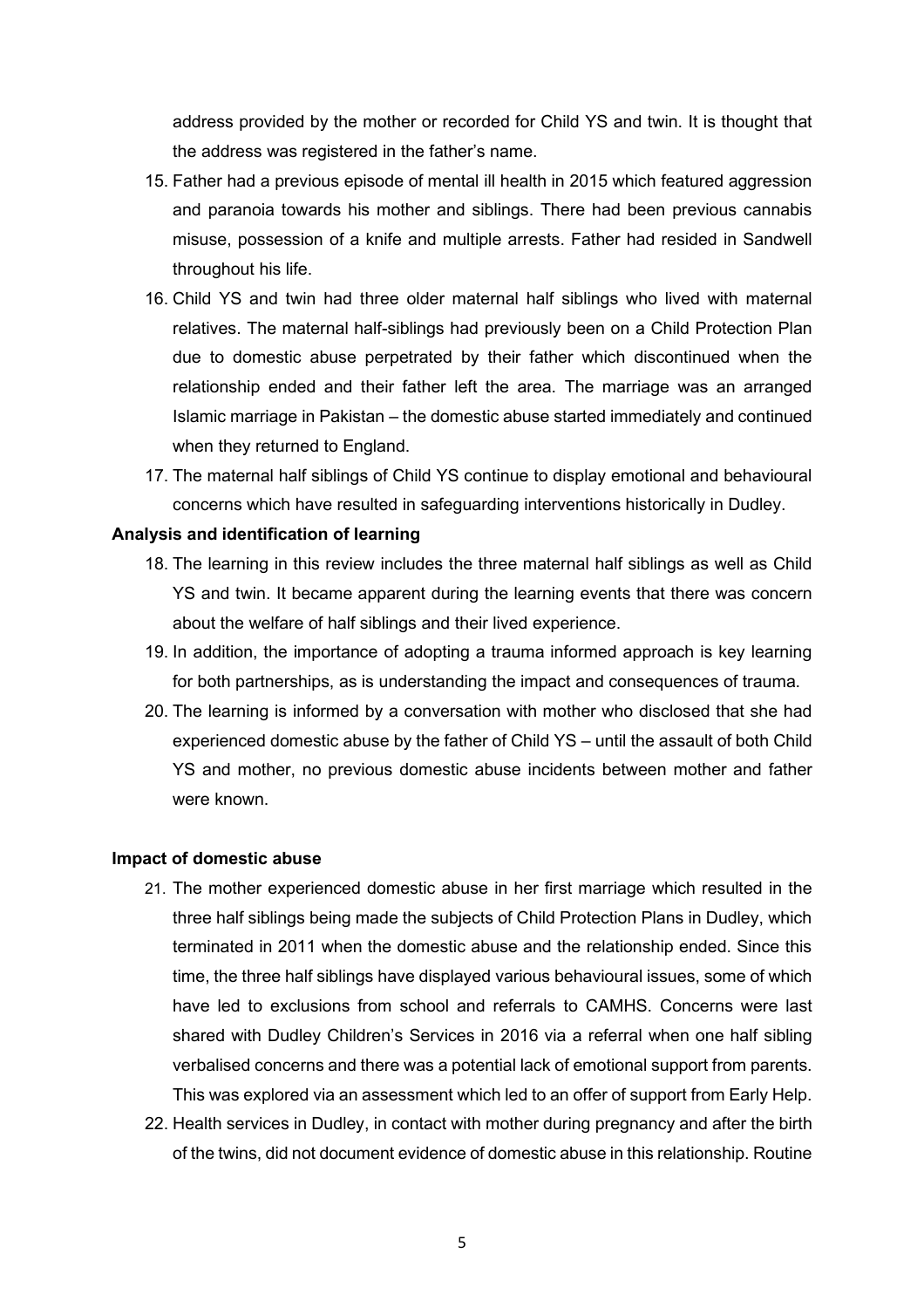inquiry questions for domestic abuse were asked by both the midwives and health visitor and the mother answered negatively.

- 23. The main details regarding father of Child YS were held by his GP in Sandwell but his details were given as the emergency contact on maternity records in Dudley, and not named as the father. Father attended induction of labour although he was not present at the birth by caesarean section. Mother referred to herself as a single parent at the primary birth visit with the health visitor.
- 24. There were indicators that there were some difficulties in the relationship between Child YS' parents as evidenced by the father's comments in a consultation with his GP. Father requested help for anxiety, stating that he had married, and his wife was three months' pregnant with twins. He informed his GP that there were relationship problems, and his wife was spending more time at her parents' home. It appears there was no attempt to gain further information regarding pregnant mother in order to share this with other health services. The GP referred him to the  $IAPT<sup>6</sup>$  $IAPT<sup>6</sup>$  $IAPT<sup>6</sup>$  service however father did not attend the offered appointment.
- 25. In addition, the school had been informed that there was tension with paternal grandparents about the relationship between mother and father.
- 26. Over several years mother had experienced a number of health issues such as gynaecological/urinary problems and long-standing anxiety and depression. There are long-term detrimental impacts of domestic abuse on health. This can include urinary tract infections, gynaecological problems, headaches, anxiety and depression<sup>[7](#page-5-1)</sup>.
- 27. When 10 weeks pregnant with the twins, mother visited her GP in Dudley with chronic anxiety. She informed her GP that she was feeling anxious, and the father was not involved with the pregnancy. This information was not shared with the midwife or health visitor.
- 28. After the birth of Child YS and twin, the mother reported that she spoke about her loss of appetite, sleeping problems and aches and pains with the health visitor and received advice.
- 29. In conversations with professionals, the mother described her first husband as 'not nice to them' and that there had been social care involvement because of his treatment of the children and domestic abuse. At the practitioner events the responses given by the mother to professionals were described as 'vague'. The disclosure of

<span id="page-5-0"></span><sup>6</sup> IAPT Improving access to psychological therapies

<span id="page-5-1"></span><sup>7</sup> [Cry For Health 2016](https://safelives.org.uk/sites/default/files/resources/Cry%20for%20Health%20full%20report.pdf)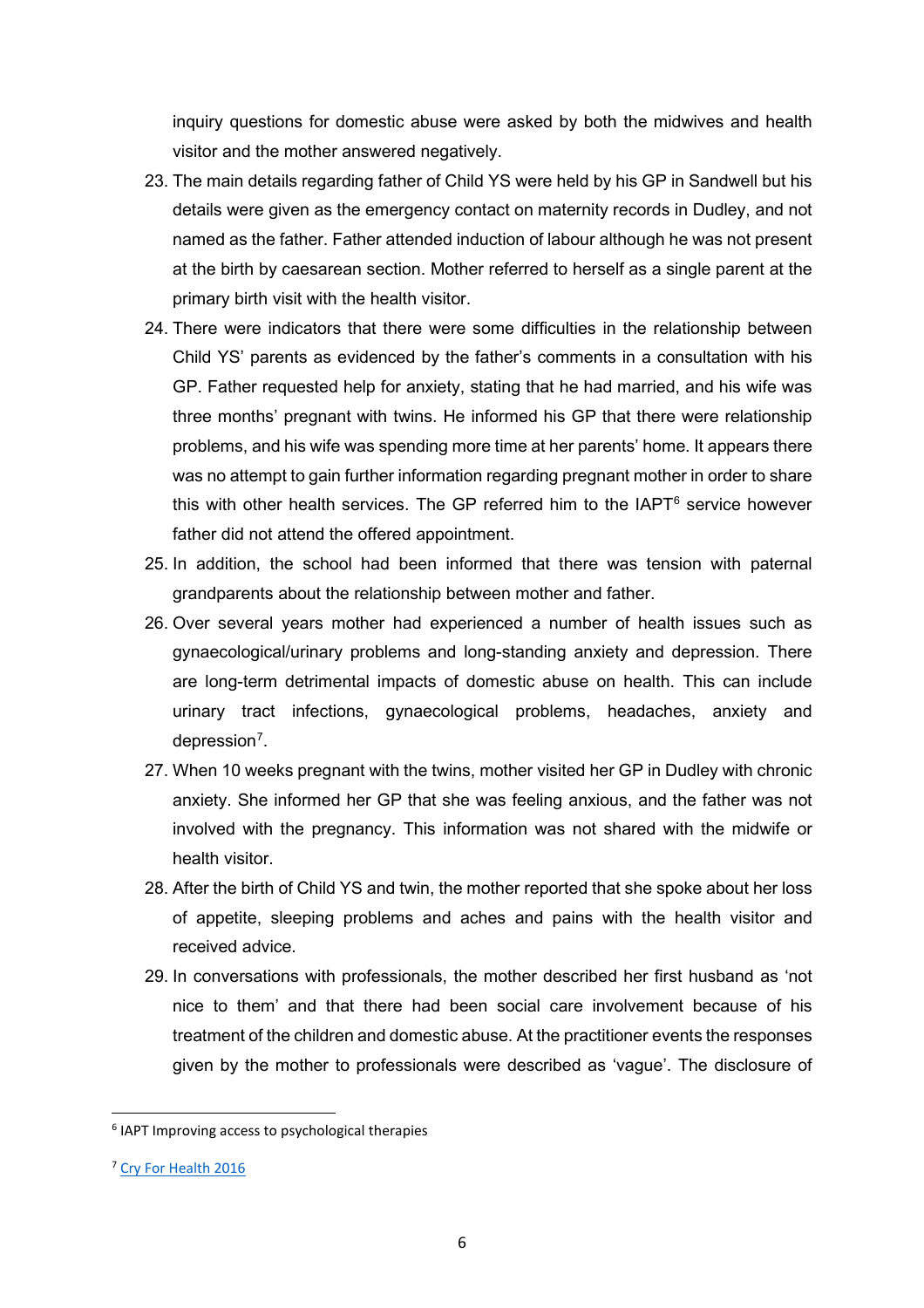previous social care involvement did not result in further probing or exploration with Children's Services. Midwifery records report mother's longstanding anxiety and previous prescriptions for antidepressants. On at least two occasions the mother reported feelings of anxiety to midwives and was offered the option of a referral to the Perinatal Mental Health service. This history should have resulted in a referral to the Unborn Baby Network in Dudley. Additionally, mother pointed out in her conversation with the author that although she had three older children, a twin pregnancy was a new experience.

- 30. Mother of Child YS has spoken with the author about experiencing verbal abuse from the twins' father during her pregnancy. Following the birth, she alleged he would punch and spit at her and she was not allowed to go to the gym and felt trapped. This was allegedly observed by a neighbour as well as the paternal grandparents of Child YS however no reports of concern were submitted by these parties.
- 31. When mother of Child YS was 6 or 7 months pregnant it is alleged by her that the father was arrested and was taking cannabis. According to police reports he was arrested and convicted at this time for driving while unfit. There is no indication that he was asked about family details or children which could have led to information being shared with Dudley Children's Services had the existence of the twins been disclosed.
- 32. A complex picture emerges in which no one professional was able to piece together information to enable a conversation with the other about domestic abuse. The mother's potential underlying trauma due to previous domestic abuse and the reasons for ongoing anxiety are missed. She repeatedly replied no to the routine enquiry domestic abuse questions asked by maternity services in Dudley and did not want to talk about the twins' father, preferring to say that she was a single parent. This was in spite of the fact that he was named as an emergency contact and attended induction of labour. Information was taken at face value without any professional curiosity.
- 33. The experience of trauma affects how people approach services. In this case, the mother said that she did not tell the midwife, health visitor or GP about what was happening to her because she was afraid that paternal grandparents would find out. We know from the work of Karen Treisman $<sup>8</sup>$  $<sup>8</sup>$  $<sup>8</sup>$  that being trauma informed is about</sup> relationships and connection. In a busy clinic setting it is not easy to build trusting relationships and yet this is at the heart of the way health professionals work.

<span id="page-6-0"></span><sup>8</sup> [Karen Treisman 2018](https://www.wcmt.org.uk/sites/default/files/report-documents/Treisman%20K%202018%20Final.pdf)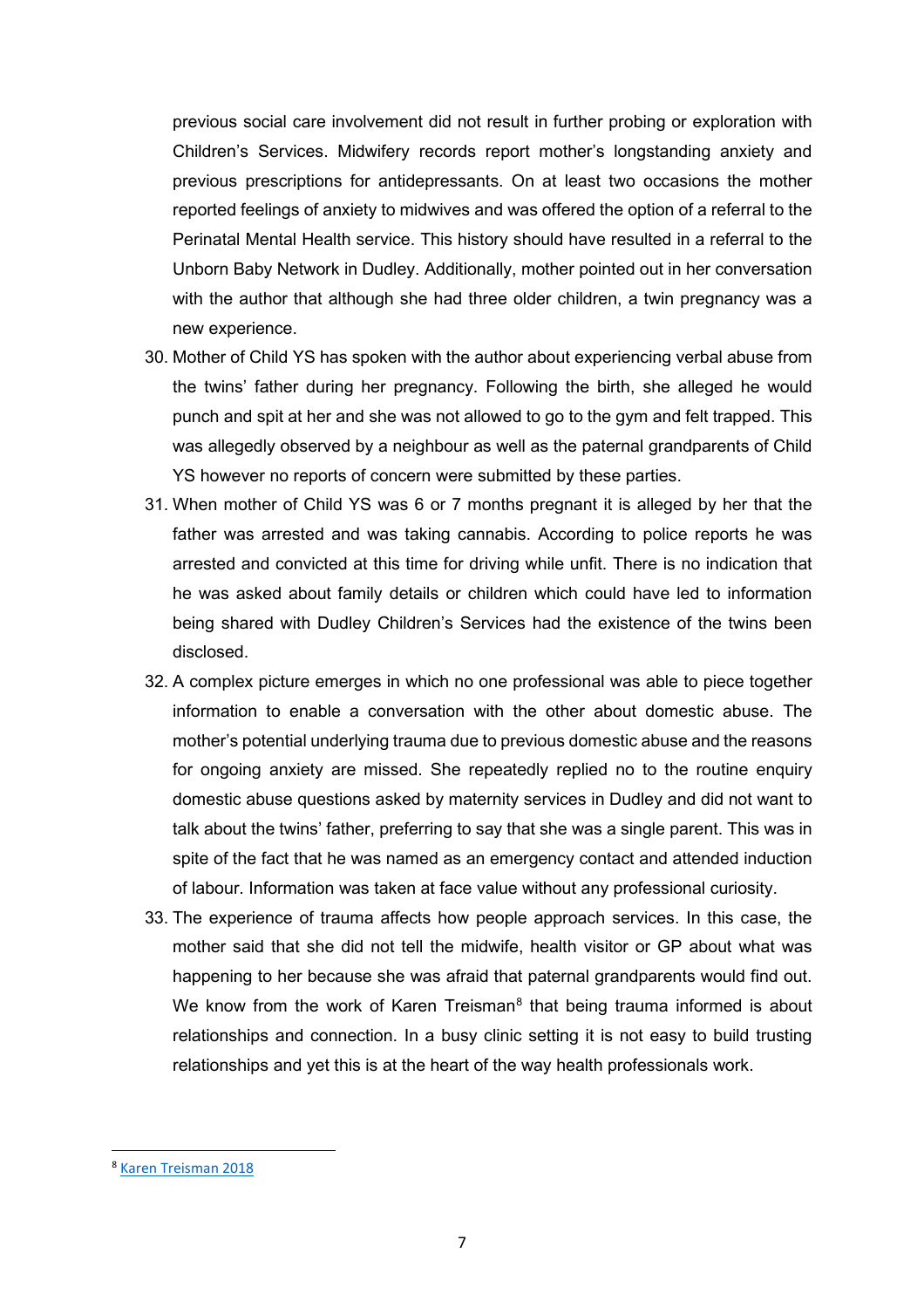34. There was only one appointment when the mother was not alone. Routine enquiry questions were asked at all appointments when she was alone. Even so, she did not feel able to disclose abuse.

## **Learning**

- The workforce needs to understand the impact of trauma and be equipped with the knowledge, skills, and behaviours specific to their role in relation to becoming more trauma‐informed in practice.
- Routine enquiry is about asking direct questions about domestic abuse and yet it is more than a checklist. Questions need to be asked sensitively yet confidently. Maternity and health visiting services in both areas should review and evaluate the use of routine enquiry, seeking advice from the IDVA service.
- Understanding that some health conditions may be linked to the long-term impacts of domestic abuse is important to prompt practitioners to probe and provide opportunities for women to safely disclose.
- The mother's GP Practice is now part of the  $IRIS<sup>9</sup>$  $IRIS<sup>9</sup>$  $IRIS<sup>9</sup>$  programme with associated training.
- Understanding the way in which different faith communities perceive domestic abuse and the difficulty in speaking openly is important. In this instance, the mother did not think that she could trust anyone in her community and was afraid that the paternal grandparents of Child YS would find out if she sought help. She described them as being unhappy that she had been previously married and had 'baggage'.
- If the midwives had reviewed the GP records for mother and maternal half siblings and connected these with mother's anxiety, this might have led to a referral to the Unborn Baby Network.

## **Professional Curiosity and Reflection**

- 35. This is a complex family situation and separate pieces of the family jigsaw were held by only a few services. The main agencies in contact with mother and father were health services and schools for maternal half siblings. There was no full picture of family circumstances, and limited information about the father of Child YS and twin.
- 36. Practitioners at the learning events used words such as 'secretive' to describe mother and the extended family. There was a sense that the family may have acted to deflect professional involvement. These are powerful assumptions to be explored in a supervision process.

<span id="page-7-0"></span><sup>9</sup> IRIS is a specialist domestic violence and abuse (DVA) training, support and referral programme for General Practices that has been positively evaluated in a randomised controlled trial.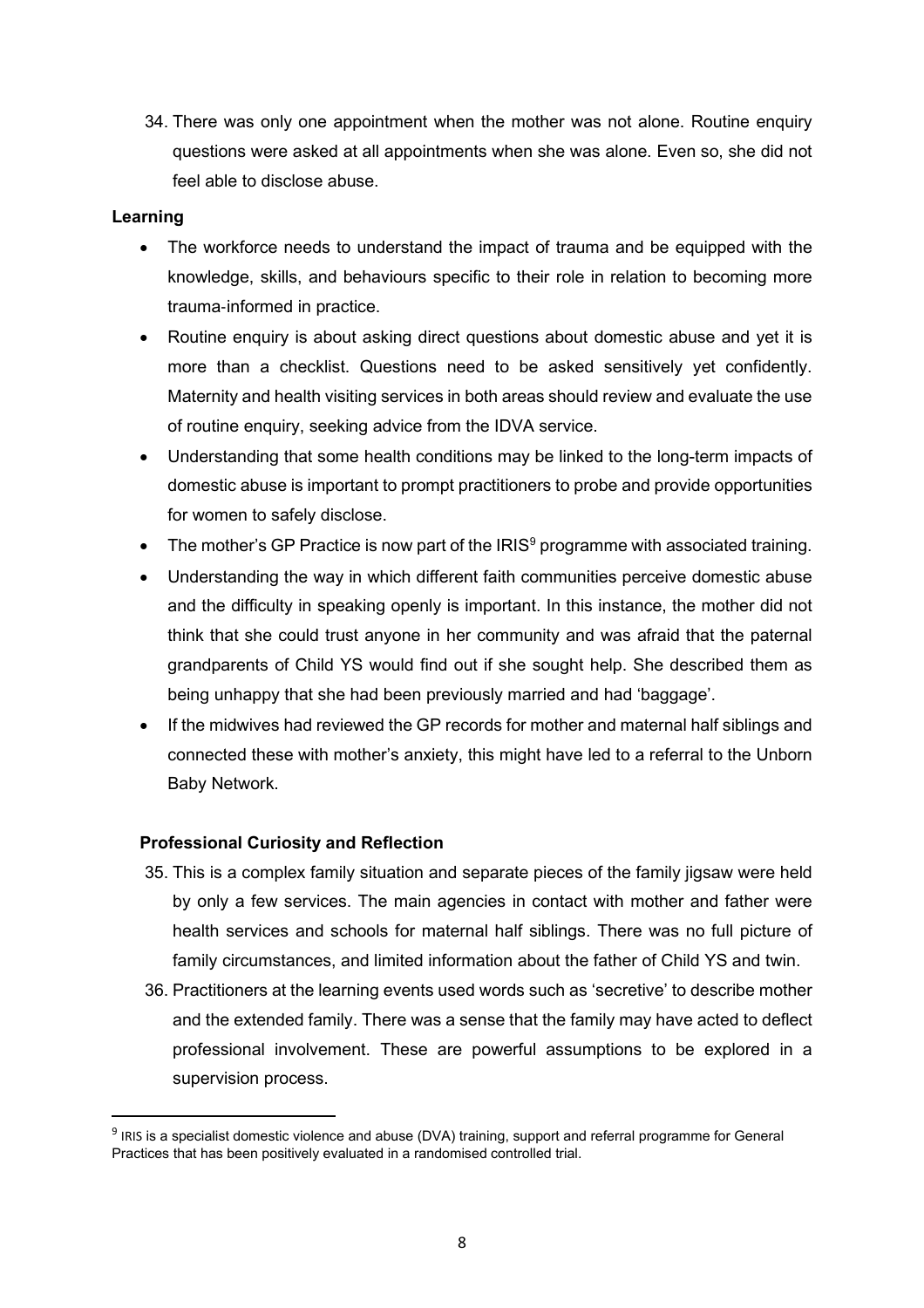- 37. Sidebotham et al<sup>[10](#page-8-0)</sup> have highlighted the importance of supervision in challenging the use of terms such as 'non-engagement,' 'hard to reach,' 'resistant,' 'difficult' and in this case 'secretive'. This can lead to assumptions and prevent the practitioner from developing a trauma-based, open approach and exercising respectful uncertainty. It needs further exploration in supervision.
- 38. School had increasing concerns about the maternal half siblings and stated that they were not aware that the mother was pregnant with Child YS and twin. However, the mother has stated that the teachers were aware of her pregnancy.
- 39. Schools for the maternal half siblings had started to complete a genogram to try to understand family connections. They had a growing sense of unease but this did not result in a multiagency meeting, a referral to social care or a discussion with family members.
- 40. Genograms are a visual family mapping tool which allows practitioners to map a family history through at least three generations. Genograms at a basic level show family relationships in terms of parentage and birth order across the generations, similar to a family tree. However, they should go beyond this more superficial information to capture what is known about family functioning and processes as a cultural genogram.
- 41. In this case a genogram was helpful but we do not know if it focussed on the more indepth approach described above. Involvement of the family as well as other key agencies would have opened up a wider discussion including mother's pregnancy.
- 42. Mother had informed her GP that one of her older children lived with a maternal relative – this did not lead to any further enquiries.
- 43. Father had a known episode of mental ill health including aggression and paranoia and was in possession of a knife which led to a 24 hour voluntary assessment in a mental health facility. There were also concerns about cannabis misuse. This information was contained in the father's GP records.
- 44. Midwifery and health visiting thought that mother was a single parent pregnant with twins and was living with her extended family. Mother had reported to both services that there had been previous social care involvement which should have prompted further exploration and at the very least a conversation with Children's Services, and possibly a referral to the Unborn Baby Network.

<span id="page-8-0"></span> $10$  The fifth consecutive analysis of serious case reviews in England undertaken by the same research team dating back to reviews from 2003-2005. The study considers a total of 293 SCRs relating to incidents which occurred in the period 1 April 2011-31 March 2014.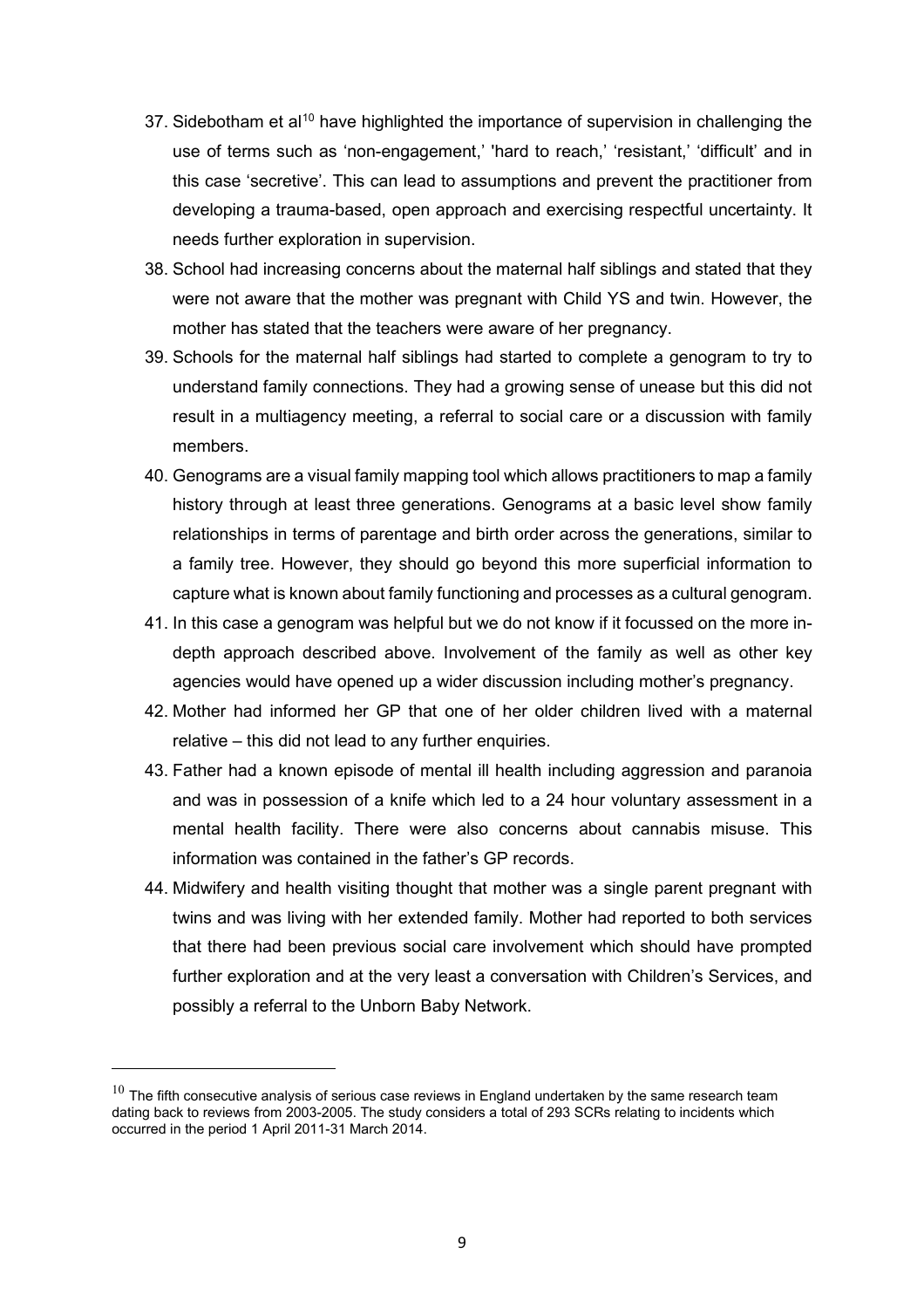- 45. The health visiting primary birth review for the twins had taken place at the maternal grandparents' home. Again, mother reported that she was a single parent and did not want to give the father's details, but had given his details as next of kin in the maternity records.
- 46. There was no curiosity about the family dynamics and an assumption that living in a large extended family environment was normal for Asian families who provided family support. No history was taken about the older children or contact made with the school or school nurse.
- 47. No agency knew that Child YS and mother were living with father in Sandwell until after the incident, with Child YS appearing to move between two addresses. Mother did not change her or the twins' addresses on GP or maternity records.
- 48. The primary birth visit and follow up contact was undertaken before the impact of COVID-19 on service delivery. An assessment was undertaken at the beginning of COVID-19 and the family remained on the universal pathway resulting in less face-toface contact for families and children.
- 49. *'Knowing but not knowing' [11](#page-9-0)* relates to having a sense that something is not right, such as the unease in this case which was felt by schools in particular. This should have prompted a wider discussion with partners however it led to an insular internally focussed response which perpetuated the sense of frustration and, potentially, lack of progress for the older children. It also meant that a valuable opportunity was lost to understand the wider family. This should be explored in supervision processes and professional multiagency discussions. The older children referred to witchcraft and voodoo practices and had nightmares. This was not explored, and a possible assumption was made again that this was part of religious or cultural practices.

- Nurturing professional curiosity and challenge are fundamental aspects of working together to keep children and young people safe. There is a need to always apply professional curiosity and triangulate information from all sources to form a working hypothesis.
- Clarifying and verifying information is important. The family situation was complex and it was hard to understand who provided care for the children and who was a relative. It is important for primary care practitioners to be curious and think about how to engage with other professionals involved with the family.

<span id="page-9-0"></span><sup>11</sup> [https://ueaeprints.uea.ac.uk/id/eprint/72448/1/Accepted\\_Manuscript.pdf](https://ueaeprints.uea.ac.uk/id/eprint/72448/1/Accepted_Manuscript.pdf)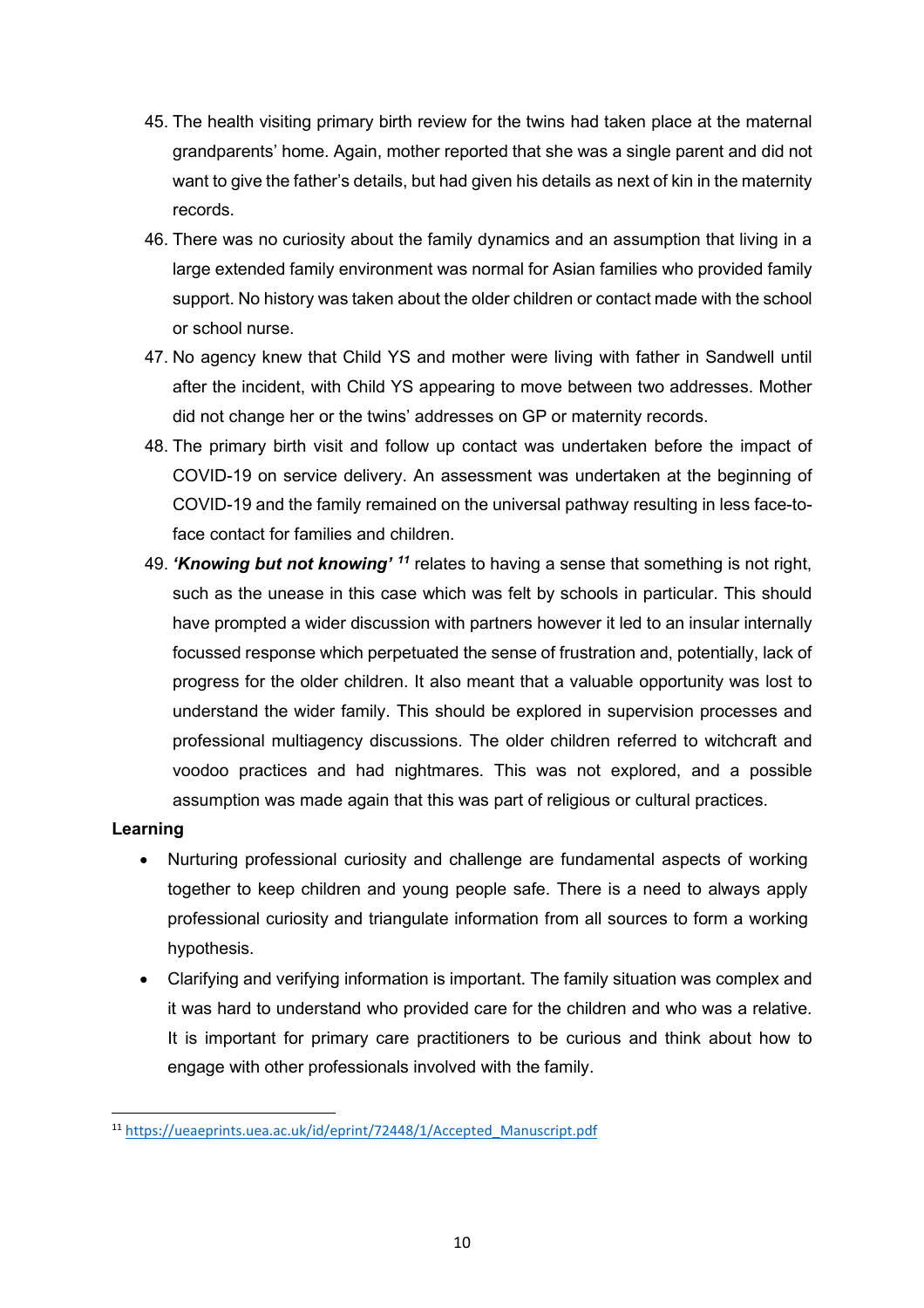- Practitioners can use supervision and multiagency meetings to think about their own judgements and observations. This could include thinking about what support the family would need rather than viewing the role of the father in isolation. There were indicators that the father was experiencing anxiety about his relationship and becoming a father of twins.
- Professionals need to think about how to make active enquiries about a child's father, the mother's relationships and any adults in contact with the child. These details need to be recorded.
- In some cultures, there might be additional barriers that prevent mothers from opening up and discussing their partners' involvement in their children's lives. Practitioners need to build understanding about the way different communities and cultures perceive domestic abuse and how women view the role of health services. Supervisors should support practitioners to find ways to engage with mothers and build trust.

## **Information sharing**

- 50. Information sharing was not helped in this case by a number of factors. Midwives in Dudley do not have access to a system known as Badgernet<sup>[12](#page-10-0)</sup> unlike Sandwell which allows access to real time maternity information. There are plans to ensure that health visitors, school nurses and community midwives will all have access to the GP EMIS system shortly.
- 51. Health visitors did not have access to school health records. School nurses are commissioned by Shropshire Local Authority and this created a potential barrier in communication.
- 52. The health visitors did not follow up with social care or link with school nurses, even though they knew that Child YS had older siblings who had previous social care input.
- 53. Clear and factual record keeping is important. Previous history reported by the mother about the half siblings' contact with social care was not documented fully in maternity records. There was no subsequent follow up with social care to verify information.
- 54. Accuracy is vital and inaccurate recording of information is detrimental to outcomes for children and families.

<span id="page-10-0"></span> $12$  Patient Data Management Information Provides a complete platform solution for the collection, storage, and reporting of live perinatal patient data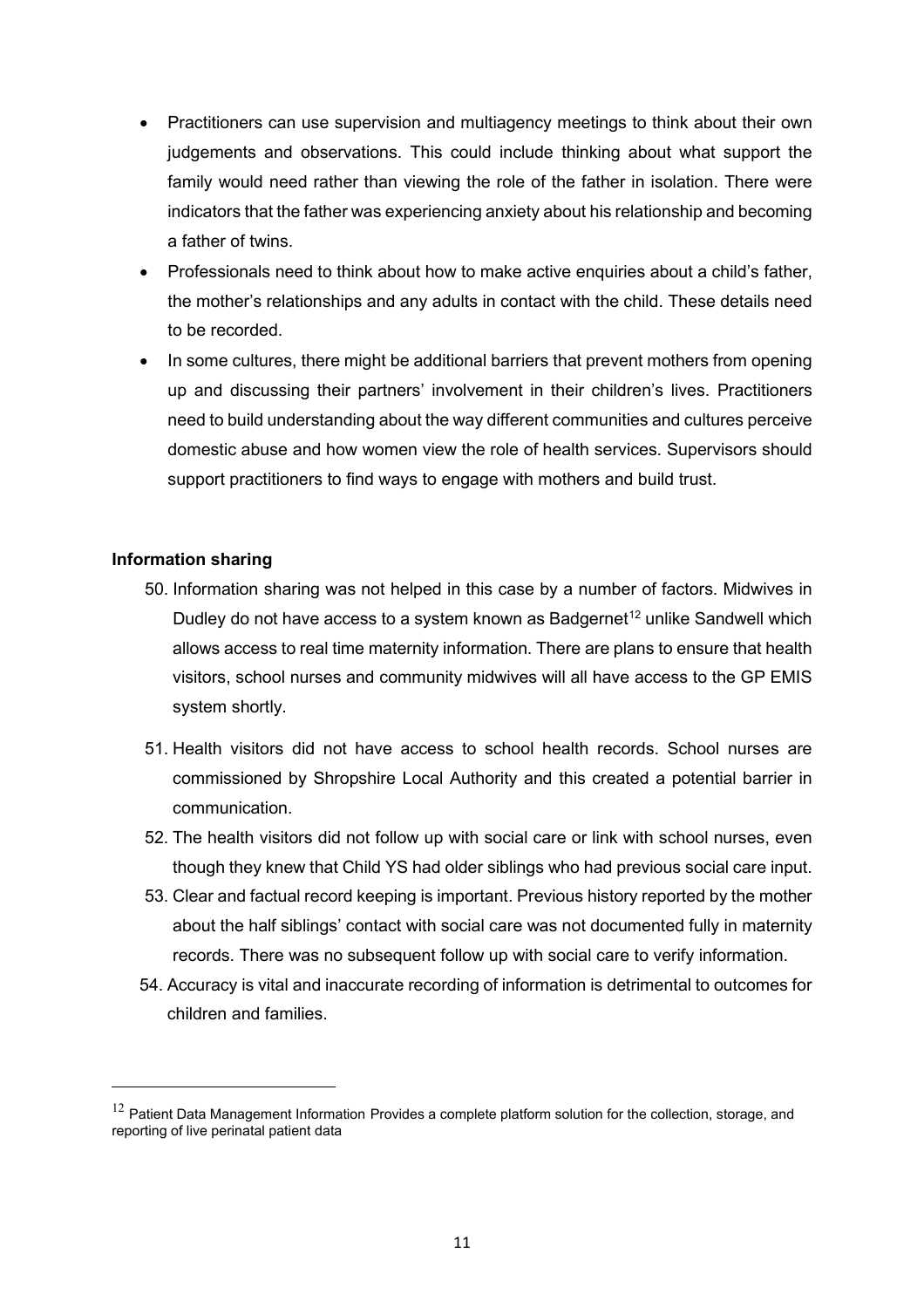- 55. Importance of information held in parents' primary care records cannot be overstated. Often it is the GP who may have the most contact with a family. In this case, it was the father's GP who had vital history and knowledge of his mental health and well-being and had recent information about his relationship with Child YS's mother. As there is often no system link between GP practices across boundaries, this relies on the practitioner to be curious and to dig deeper. It highlights the need for professional curiosity and improved multi-agency practice. This might have involved seeking consent from the father for the GP to share information with the health visitor or midwife and looking at ways of offering the family support. Further follow-up by the GP or another practitioner to review the father's mental health and well-being would have been helpful.
- 56. Short appointment slots and busy schedules in primary care do not always allow for opportunities to probe, highlighting the need for professional curiosity and multiagency practice.
- 57. In June 2020 the Child Safeguarding Practice Review National Panel announced a new national thematic review which will look at non-accidental injury in children under one, which will also explore working with fathers.
- 58. 'Hidden Fathers' is now the subject of a number of CSPRs. It has been identified that males involved with children may be able to offer support and be considered to be protective factors but that they may also pose risk to children. This cannot be verified unless practitioners explore the family dynamics.
- 59. In this case, the father's presence in the family was not understood and in spite of questions from the health visitor the mother did not wish to disclose the father's details. However, he was known to primary care services and did attend at least one of the twins' immunisation appointments at the GP Surgery with mother. He was also known to his GP.
- 60. The fact that the mother and father had separate GPs added to the difficulties in gathering and sharing information. This is not uncommon and has been the feature of a number of Rapid Reviews.
- 61. Participants in the learning event suggested that GP receptionists could consider asking about any change of address as part of routine booking in. Most GP Practices use an electronic booking-in system and therefore this will need careful consideration.

• As noted earlier, triangulation is necessary to establish the facts, gather evidence and inform decision making. The origins of information, such as self-reporting, should also be recorded and whether it has been possible to check and confirm the accuracy. Practitioners should be alert to whether assumptions are being made about a family.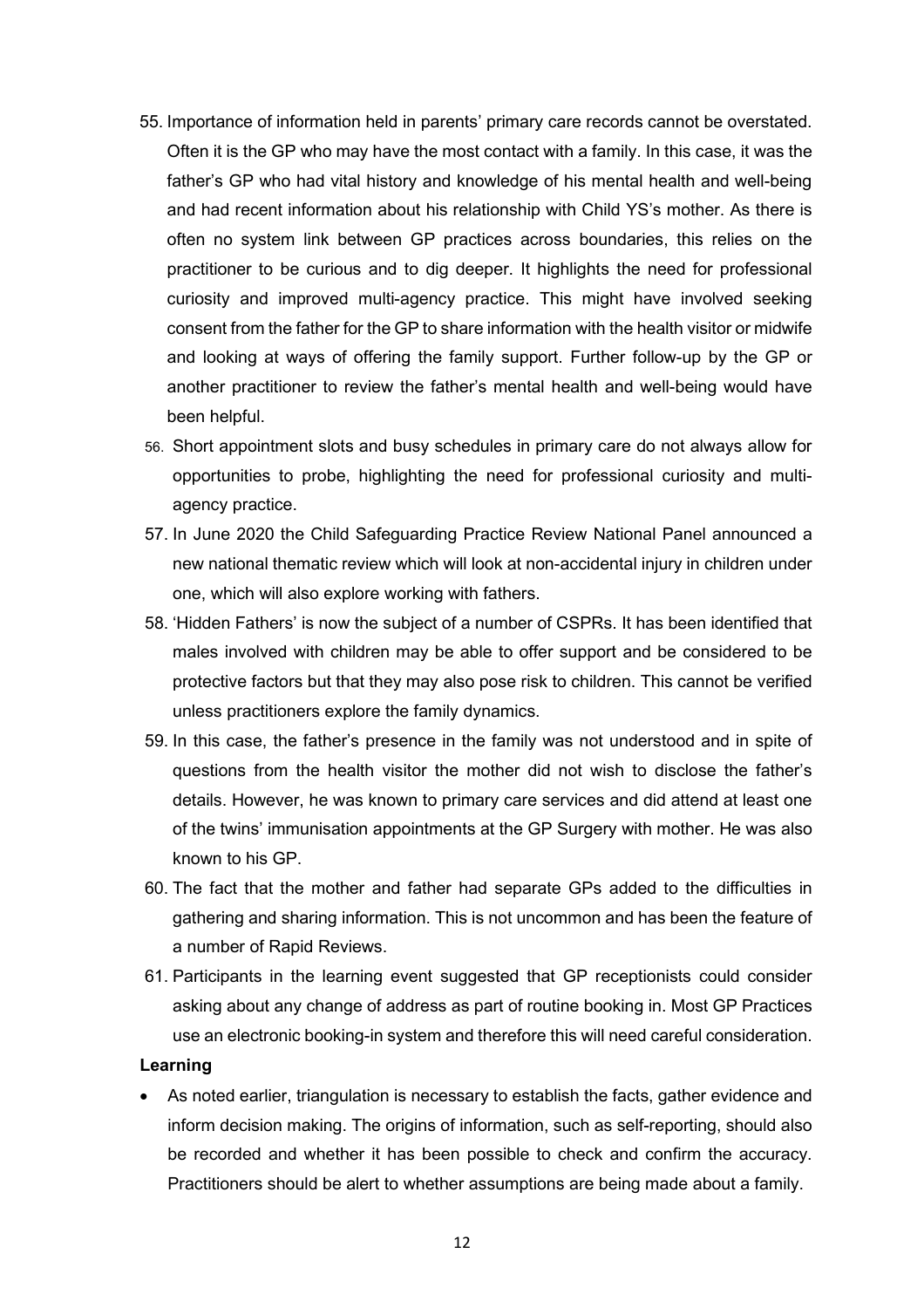- Working with the multl-disciplinary team is necessary to enable GPs to share information and concerns. Learning from working during the COVID-19 pandemic means that it should now be easier and more accessible for practitioners to meet together virtually.
- Badgernet is used by many maternity services and improves access to real time information. It is used in Walsall, Wolverhampton and Sandwell but not Dudley.
- Health visitors need access to EMIS to improve communication.
- Schools are a safe and stable environment for children. The school had information that no other agency had access to, such as the half sibling's references to witchcraft and voodoo. This was not explored. They had also been trusted by the mother's sibling who disclosed intrafamilial domestic abuse and that there was 'control' in the family.

#### **Creating space for multiagency reflection**

- 62. Creating space for multiagency reflection is about leading a quality culture in safeguarding at a systems level. At the heart of this is the need to build a system that promotes professional judgement. This means that systems will need to be better at monitoring, learning, and adapting their practice. DSPP and SCSP will need to consider a range of methods for assessing quality and showing evidence of impact in practice.
- 63. The use of effective supervision is a means of improving decision-making and accountability. Group supervision and reflective discussions can be even more effective in promoting curiosity, peer learning and safe uncertainty.
- 64. New information was given to the schools, for example when a family member expressed concerns that maternal grandmother of Child YS was controlling. This was a trigger for reflection and review and a time to pause and triangulate information.
- 65. The schools played a pivotal role in the gathering of information and forming hypotheses about the family dynamics and the two schools involved shared information. They state they were not aware that mother had a new partner or about the twins' birth. However, in her conversation with the author, mother stated that the teachers were aware and that the maternal half siblings were excited about the arrival of twins.
- 66. The schools had a sense of growing unease and started to put together a genogram. There was no referral to Children's Services via a multiagency referral form (MARF), or consideration of a professionals' meeting. The schools need to reflect on how to escalate concerns via a professionals' multi-agency meeting.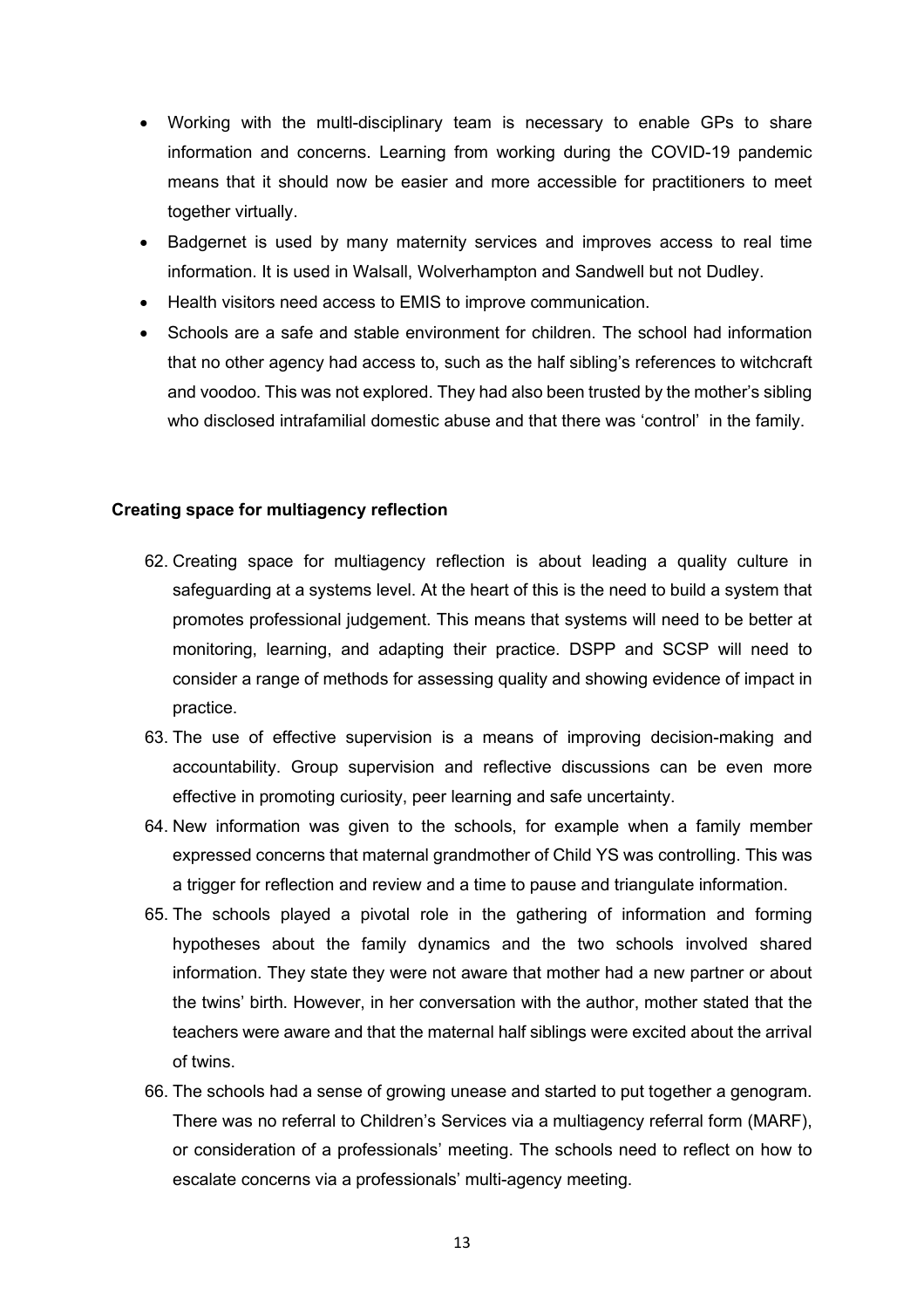- 67. Agencies need to have an understanding of thresholds and an awareness of different roles and responsibilities across the DSPP and SCSP.
- 68. Genograms are a useful tool and health visiting services and Sandwell Children's Trust are now using them – these need to be widely used across partner agencies. The use of genograms is good practice and needs to be part of a triangulation process to support analysis. It is important to use the most appropriate genogram such as the three generational cultural genograms.
- 69. Supervision in schools is a requirement and all schools have a designated safeguarding lead (DSL). This was a case where the intervention of a DSL would have been helpful as would reflective supervision.
- 70. School nursing had been involved previously when the maternal half siblings were on a Child Protection Plan. The health visiting service were aware of the older children but did not explore this with the school nursing service. This should have prompted a professionals' meeting with the school to share information and look at options for further action.
- 71. There are a range of methodologies for reviewing cases such as the Problem Tree (or situational analysis), Signs of Safety, and Kolb's reflective learning cycle[13.](#page-13-0)

- Quality assurance, oversight and challenge of practice are interlinked. The Quality Assurance Frameworks should clearly outline vision, values and principles that drive learning. This should ensure that safeguarding work responds to current challenges and most importantly the lived experience of children.
- Leading a quality culture<sup>[14](#page-13-1)</sup> should embrace the following key areas:
	- o Vision, values, commitment to quality
	- o Policies, procedures and processes
	- o Standards
	- o Equipped workforce
	- o Quality assurance, monitoring, review and learning activities
	- o Approaches to quality improvement and learning cultures

<span id="page-13-0"></span><sup>13</sup> Kolb: Kolb D (1984) *Experiential Learning: Experience as a source of learning and development*. New Jersey: Prentice Hall

Signs of Safety[: https://www.signsofsafety.net/signs-of-safety/](https://www.signsofsafety.net/signs-of-safety/)

Problem Tree[: http://www.mspguide.org/tool/problem-tree](http://www.mspguide.org/tool/problem-tree)

<span id="page-13-1"></span><sup>&</sup>lt;sup>14</sup> Seminar from Research in Practice in the States of Guernsey Jan 2021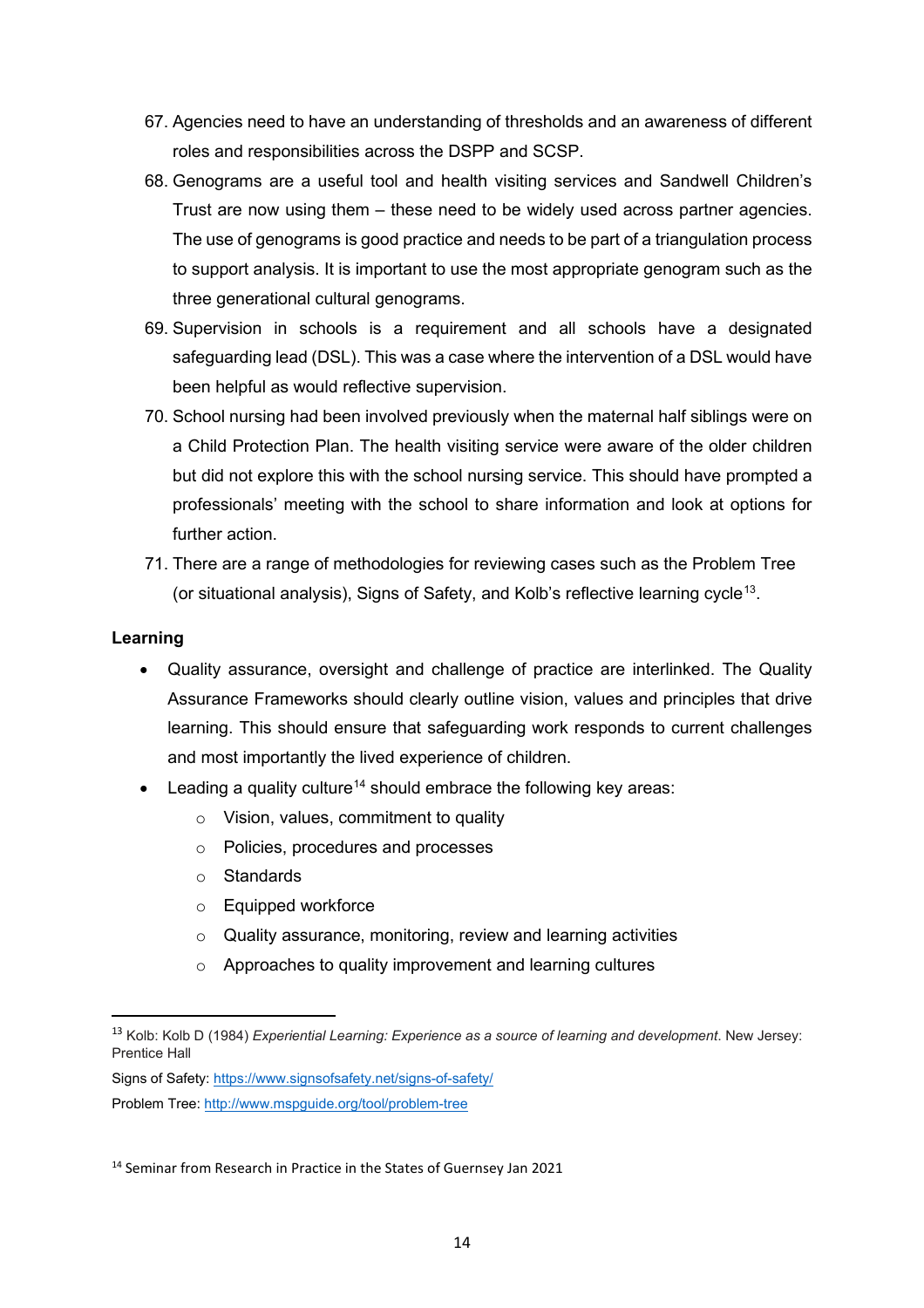$\circ$  A whole systems approach – high challenge/high support

- Building a quality culture in safeguarding is imperative and creates an environment in which multi-agency practice will flourish, including greater professional curiosity and working together.
- A case discussion tool that uses effective evidence-based methodologies would support actions and learning for the system that are grounded in the lived experience of the child. This would promote understanding and build a strengths-based and outcome-focussed approach.
- We know that supervision is a vital tool to support safe and reflective practice, and multiagency supervision is useful to test out hypotheses and assumptions. It is useful to pull a meeting together when there is a sense of confusion and unease.
- Keep the children's lived experience at the centre of all discussions. This should focus entirely on understanding about the child, their characteristics, who their family is and what we understand that life is like for them.
- Agencies should understand each other's roles and thresholds.
- Every agency is responsible for identifying and implementing its own learning in addition to multi-agency learning.

## **Cultural awareness and assumptions**

- 72. Many assumptions were made about family traditions and cultural diversity. It was considered a good thing that the mother was living with extended family and that this was a normal part of Asian or Muslim culture. This became a barrier and stifled further questioning about the children living in the household.
- 73. The maternal half siblings had reportedly spoken about voodoo and witchcraft and had nightmares. This was not explored with the mother or wider family who were known to be caring for the half siblings.
- 74. Different maternal family members collected the maternal half siblings from school over the years alongside other children in the family.
- 75. The Child Protection Plan for the maternal half siblings was discontinued once their parents had separated and domestic abuse reportedly ceased. However, their father continued on occasions to have contact via school and requested to give them presents for Eid.
- 76. In the learning events, comments were made about mother and her sister being 'Westernised' and that this caused tension in the family. This was not just an assumption about family traditions and culture, but also stereotypes of Asian women.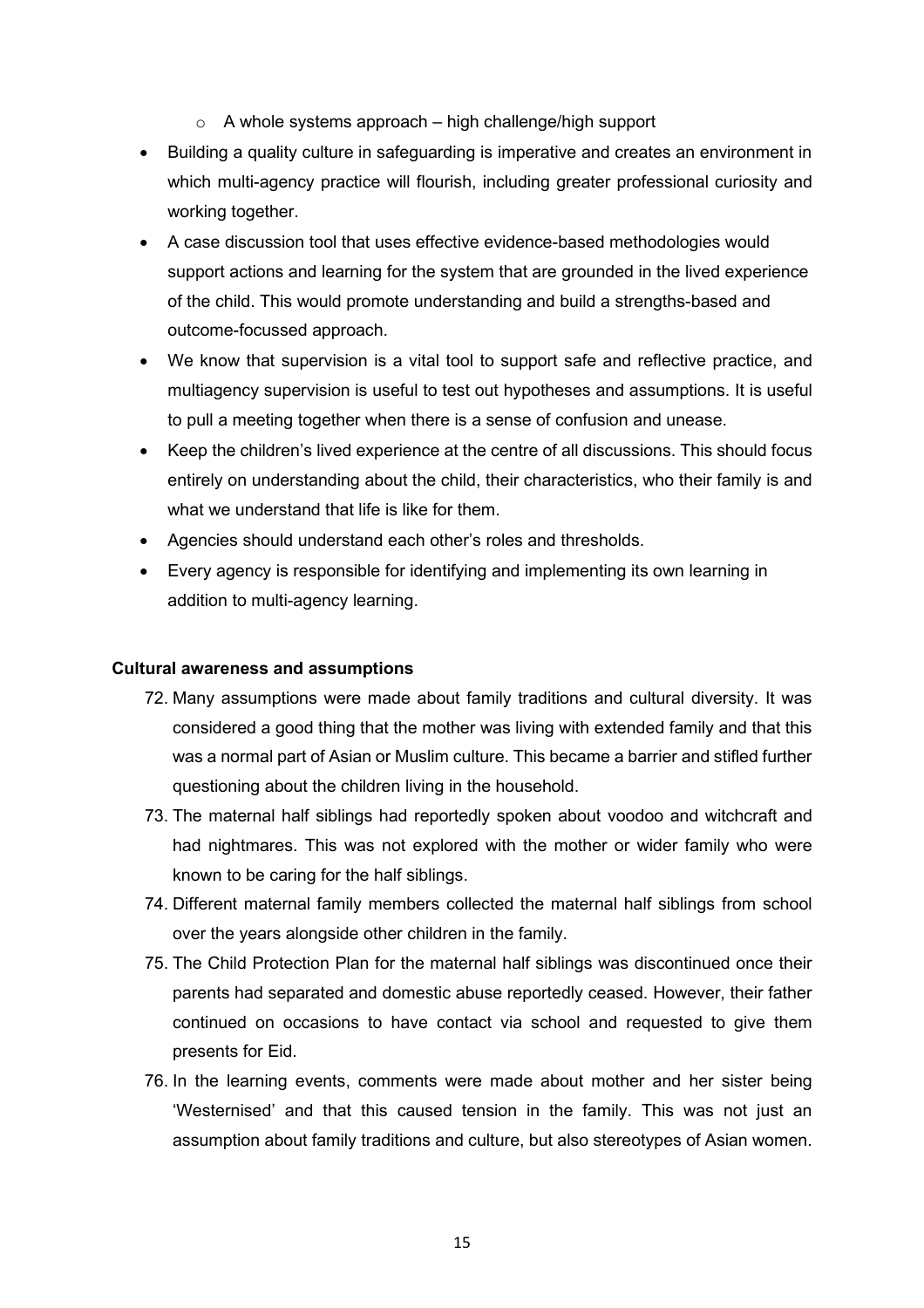- 77. A picture emerges of a complex family dynamic in which the thread of trauma is evident in both the lived experience of the half siblings and mother. In her conversation with the author, mother said that she did not disclose domestic abuse to professionals because of fear that this would not be kept confidential and would somehow get back to the father or the paternal grandparents. She referred to the incident as an attempted 'honour killing'[15](#page-15-0) and spoke of how the paternal grandparents of Child YS were ashamed of her as she been married previously.
- 78. Creating a safe space for women to disclose is vital and in particular in health settings. There will need to be careful consideration to explore ways of ensuring that women from Asian communities trust that information will not be divulged.
- 79.Black Country Women's Aid estimate that South Asian women may take an extra 10 years before they seek help and therefore children often remain in unhealthy households for a prolonged period.

## *"In South Asian communities they fear disclosures of domestic violence arising from the notion of shame, honour, racism and lack of awareness[16.](#page-15-1)"*

- 80. There are two family lines of inquiry: the father's family and the mother's family. Little information was known about the father and his background but there was information about the mother's family.
- 81. Assumptions were made about extended families living together and that this was normal practice in the Asian community. This assumption may have prevented practitioners visiting the home from asking more challenging questions about family and childcare.
- 82. Professionals need to exercise real professional curiosity and use their own professional initiative – as one practitioner said 'make it our business' to understand family traditions and diversity.
- 83. Professionals should recognise that different families from the same cultural or religious group may have different views and practices. They should recognise the importance of asking individuals and families about what matters to them and challenge assumptions.

<span id="page-15-0"></span><sup>15</sup> **Honour based violence** is a violent crime or incident which may have been committed to protect or defend the perceived honour of the family or community. It is often linked to family members or acquaintances who mistakenly believe someone has brought shame to their family or community by doing something that is not in keeping with the traditional beliefs of their culture.

<span id="page-15-1"></span><sup>16</sup> *Source NSPCC* ‐ *Campaign Briefing 5 Children experiencing domestic violence in South Asian Communities*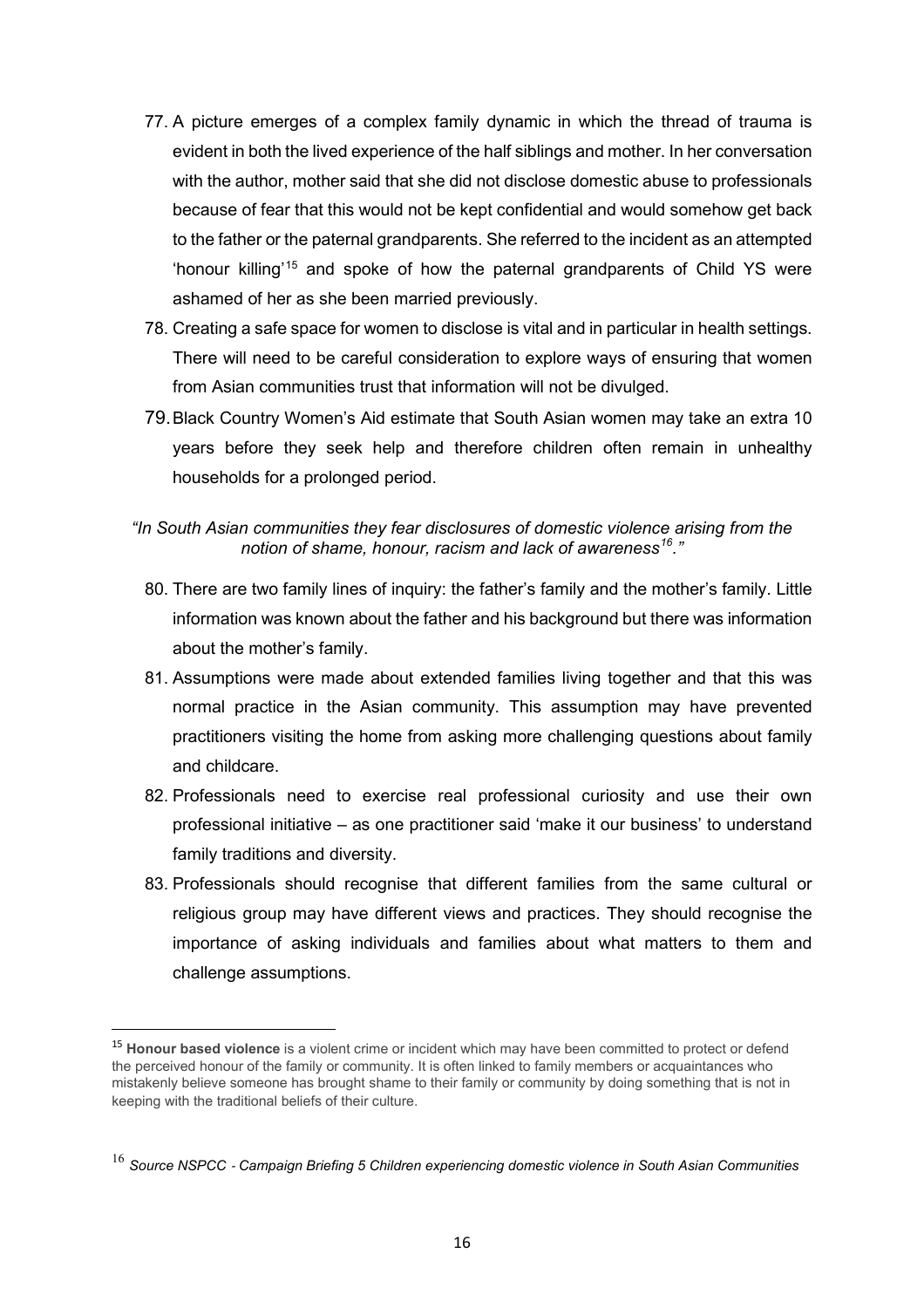- DSPP and SCSP should work with faith communities to raise awareness of the need for neighbours and communities to support women and report domestic abuse.
- Both safeguarding partnerships should link with the Black Country Women's Aid IDVA service and other organisations such as the Muslim Women's Network to understand the prevalence of domestic abuse in different faith communities and what support is available.

## **Trauma informed and trauma aware**

84. Trauma informed systems acknowledge that every interaction is an intervention and relationships are at the core of the work. Trust is at the heart of this approach. Lencioni<sup>[17](#page-16-0)</sup> refers to this as vulnerability based trust: that is, the ability to have a relationship with a family, client or colleague based on honesty and the ability to challenge and manage conflict and integrity.



- 85. This does not preclude the need to provide critical challenge and have honest conversations. Bruce D Perry<sup>[18](#page-16-1)</sup> refers to trust as 'the currency for systemic change'. This requires an equipped workforce with an understanding of trauma informed ways of working.
	- 86. Trauma informed systems prepare people to reflect and not react. The journey to becoming trauma informed begins with being trauma sensitive and aware.
	- 87.All of the children in this family have experienced adverse childhood experiences (ACEs) and will require support. The long-term impact of childhood exposure to domestic violence and abuse has been well-documented. The most significant risk of long-term harm is found in children who are exposed to domestic abuse during infancy. This can harm the development of the brain and impair cognitive and sensory growth.
	- 88.The mother of Child YS has experienced significant trauma as a result of domestic abuse. She is experiencing flashbacks and is struggling to make sense of what happened. From a trauma informed perspective we can potentially see signs of 'shut down' with professionals in that she did not feel able to disclose and answer honestly

<span id="page-16-0"></span><sup>&</sup>lt;sup>17</sup> 5 behaviours of a cohesive team Patrick Lencioni

<span id="page-16-1"></span><sup>&</sup>lt;sup>18</sup> — Bruce D. Perry, The Boy Who Was Raised As a Dog: And Other Stories from a Child Psychiatrist's [Notebook](https://www.goodreads.com/work/quotes/125120)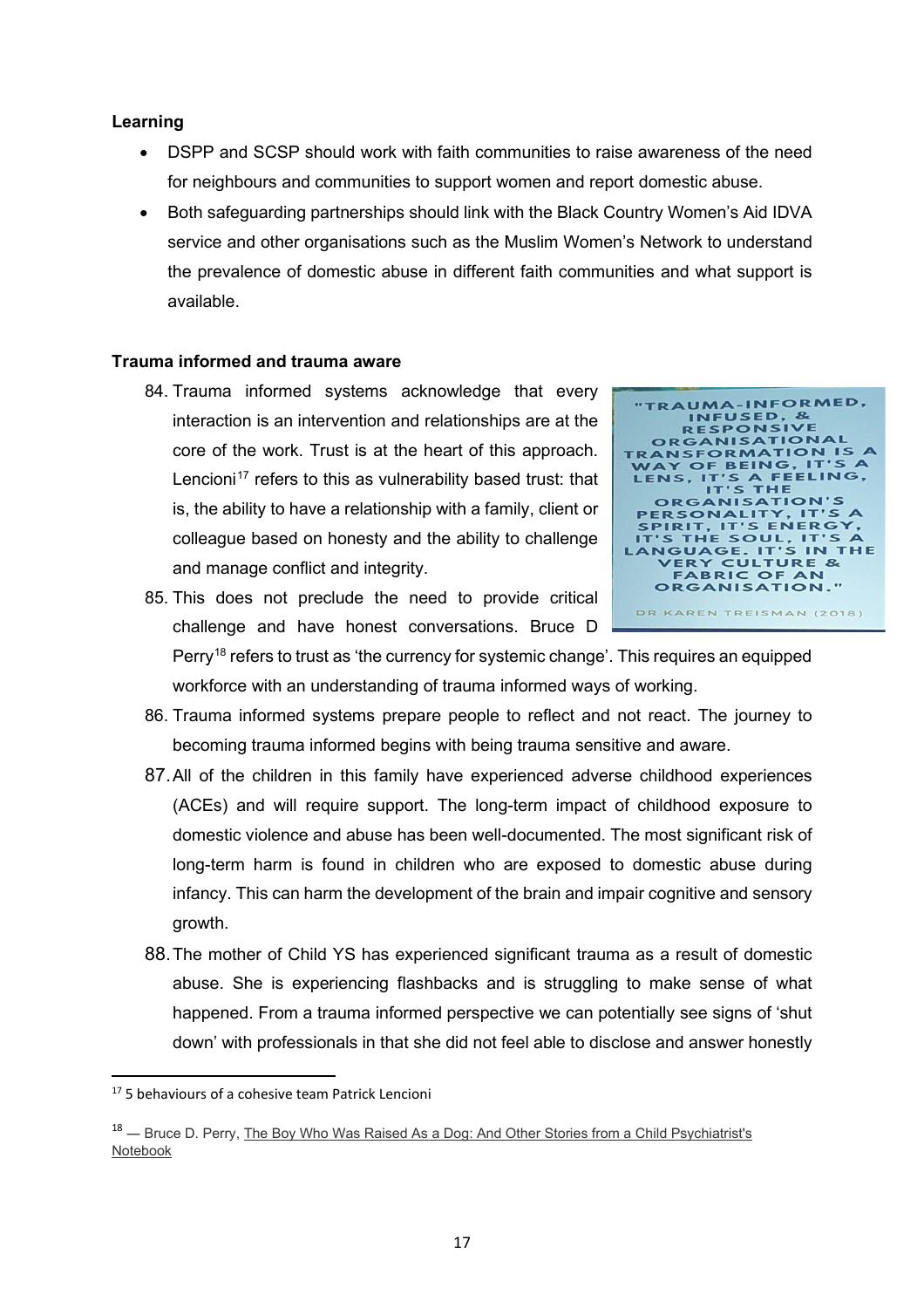to the routine enquiry questions. In some ways, this is similar to Judith Herman's<sup>[19](#page-17-0)</sup> description of 'psychic numbing' as a disempowerment and disconnection from others through experience of trauma.

## **Learning**

- There is a large evidence base surrounding the links with ACEs and trauma and their long-term impact on the health and wellbeing of children and families.
- It is important to raise awareness of ACEs as a foundation for continuing to develop trauma informed approaches.
- Recognising the complexity of this task and moving to a trauma informed approach requires a whole system response.

'It is well known that the effect of childhood trauma and adversity can be moderated by strong, stable relationships and that poor outcomes following childhood trauma are not inevitable. In order to transform the lives of infants, children, and young people we need to transform the lives of the adults who take care of them. This will involve a whole system approach with action at various levels to both strengthen the case for early intervention and prevention as well as working together to support adults, who may be experiencing adversity to improve outcomes for the whole family.' – **The State of Child Health: Adversity is not Destiny – Developing a Trauma Informed Approach across Ayrshire and Arran, October 2019**

## **Reflective points for the SCSP and DSPP to consider:**

- *How can the partnerships influence the necessary cultural and systemic changes across all partner agencies in terms of trauma informed approaches?*
- *How will the partnerships be assured that agencies are working together to improve joint reflection on cases?*
- *How will the partnerships embed and monitor understanding of cultural diversity?*
- *How will the SCSP and DSPP be assured that people are doing what they should be doing rather than a focus on operational elements of each agency/partner?*

## **Summary**

89. The need to build robust quality assurance into safeguarding is essential. There should be a culture of continuous learning and improvement across agencies working together to safeguard and promote the wellbeing of children.

<span id="page-17-0"></span> $19$  Judith Herman (1992) Trauma and Recovery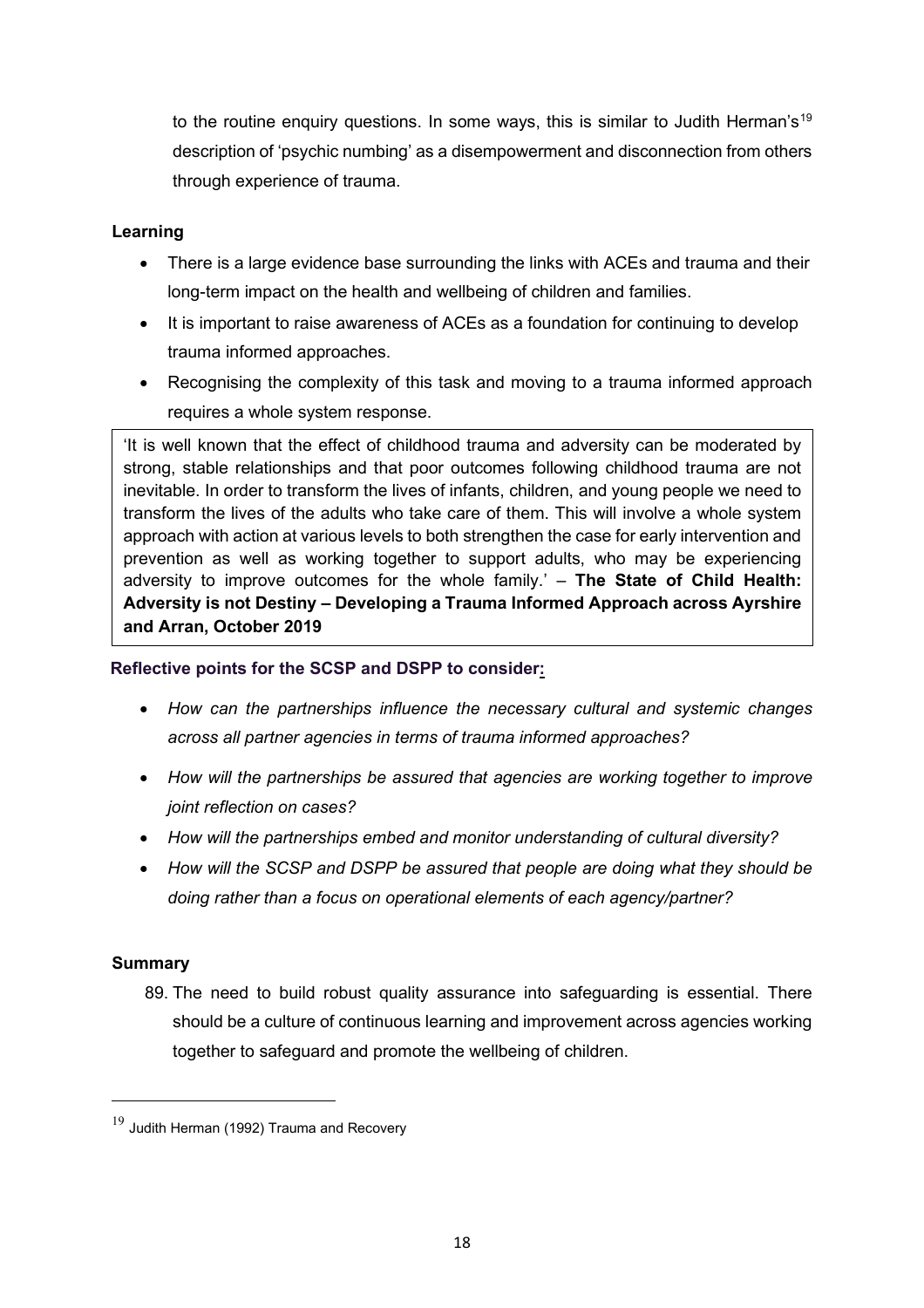- 90. This is a complex family situation and while we can pull out learning across the system it is not possible to conclude that this would have alerted professionals to a potential serious incident. However, had information held by services been shared then there might have been greater curiosity about the father of Child YS.
- 91. Professionals have good intentions when working with families. Sometimes, cultural practices, systems and processes lead to poor decision-making and information sharing.
- 92. Underpinning this review is the need for professional curiosity and 'digging deeper'. It points to the need to seek out multi-agency views when there is 'unease' or concern. This should complement supervision processes and is not a replacement.
- 93. Improvements are planned to improve information sharing in maternity services and enabling EMIS information sharing between midwifery, school nursing, health visiting and GP practices in Dudley.
- 94. The School Nursing service will transfer to Dudley Council in April 2021 and this is an opportunity to improve pathways and strengthen the safeguarding offer. This should include a spotlight on the transition between health visiting and school nursing.
- 95. The use of genograms by the schools in Dudley was good practice. However, a standardised approach for culturally competent 3 generational genograms would be beneficial in both Dudley and Sandwell.
- 96. Health visiting services have now introduced training to ensure that genograms are used effectively and this should include the same 3 generational cultural genogram to be completed with families.
- 97. Engagement with fathers is highlighted in many reviews. However, this requires information about the father and in this case there was no triangulation between midwifery in Dudley, who had the father's details as an emergency contact, and health visiting. The father was registered with a GP in Sandwell which made this more challenging.
- 98. The challenge of cross border working featured in this review. The mother moved between Dudley and Sandwell, but no agency was aware that this was happening as recorded addresses did not change.
- 99. Hindsight bias is powerful and actions that should have been taken in the time leading up to an incident can seem obvious because all the facts become clear after the event.

*What hindsight does is it blinds us to the uncertainty with which we live. That is, we always exaggerate how much certainty there is. Because after the fact, everything is explained.*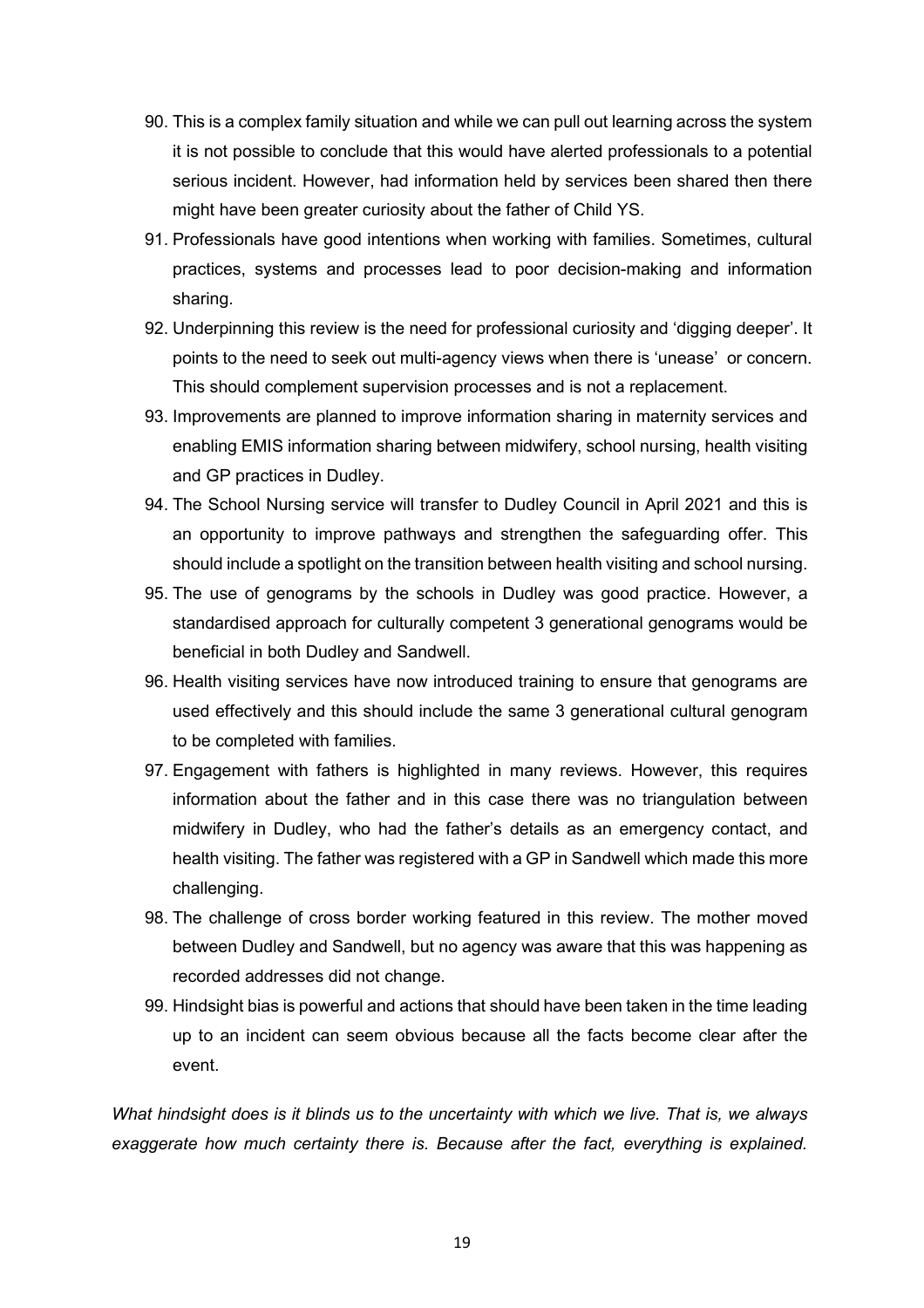*Everything is obvious. And the presence of hindsight in a way mitigates against the careful design of decision making under conditions of uncertainty.*" — Daniel Kahneman

## **Recommendations**

Discussion with partners identified common learning themes for both Dudley and Sandwell.

- 1. The SCSP and DSPP should seek assurance that there is effective information sharing across health services as outlined in the single agency action plan, in particular between Primary Care, Midwifery, Health Visiting and School Nursing. This should include when sharing information across boundaries.
- 2. The SCSP and DSPP should seek additional evidence that there is a 'Think Family' approach in the above named health services and contact with fathers is documented and recorded.
- 3. The SCSP and DSPP should gain assurance that all agencies are using evidencebased tools, such as those referred to in the report, to inform assessments and analysis.
- 4. The DSPP and SCSP should have training in place on effective safeguarding of children from Black and Minority Ethnic, Cultural and Faith Communities to include understanding barriers and challenges that may impact on engagement.
- 5. The SCSP and DSPP should work with the Domestic Abuse Strategic Partnership, Black Country Women's Aid, and other organisations such as the Muslim Women's Network and other community groups, to promote awareness of the need for neighbours and families to report domestic abuse and develop community resilience.
- 6. The DSPP and SCSP should seek to develop a shared understanding of trauma informed practice and ACEs with its partner organisations and explore good practice in other areas, such as NHS Scotland, to develop a training framework. The partnerships should also:
- a) Consider a leadership statement to show commitment to becoming a trauma informed partnership.
- b) Create a forum for sharing and developing trauma informed practices including from other areas.
- c) Develop a set of resources to promote trauma informed practice. This will lead to the development and use of multiagency policies and supervision strategies that are restorative and transformational.